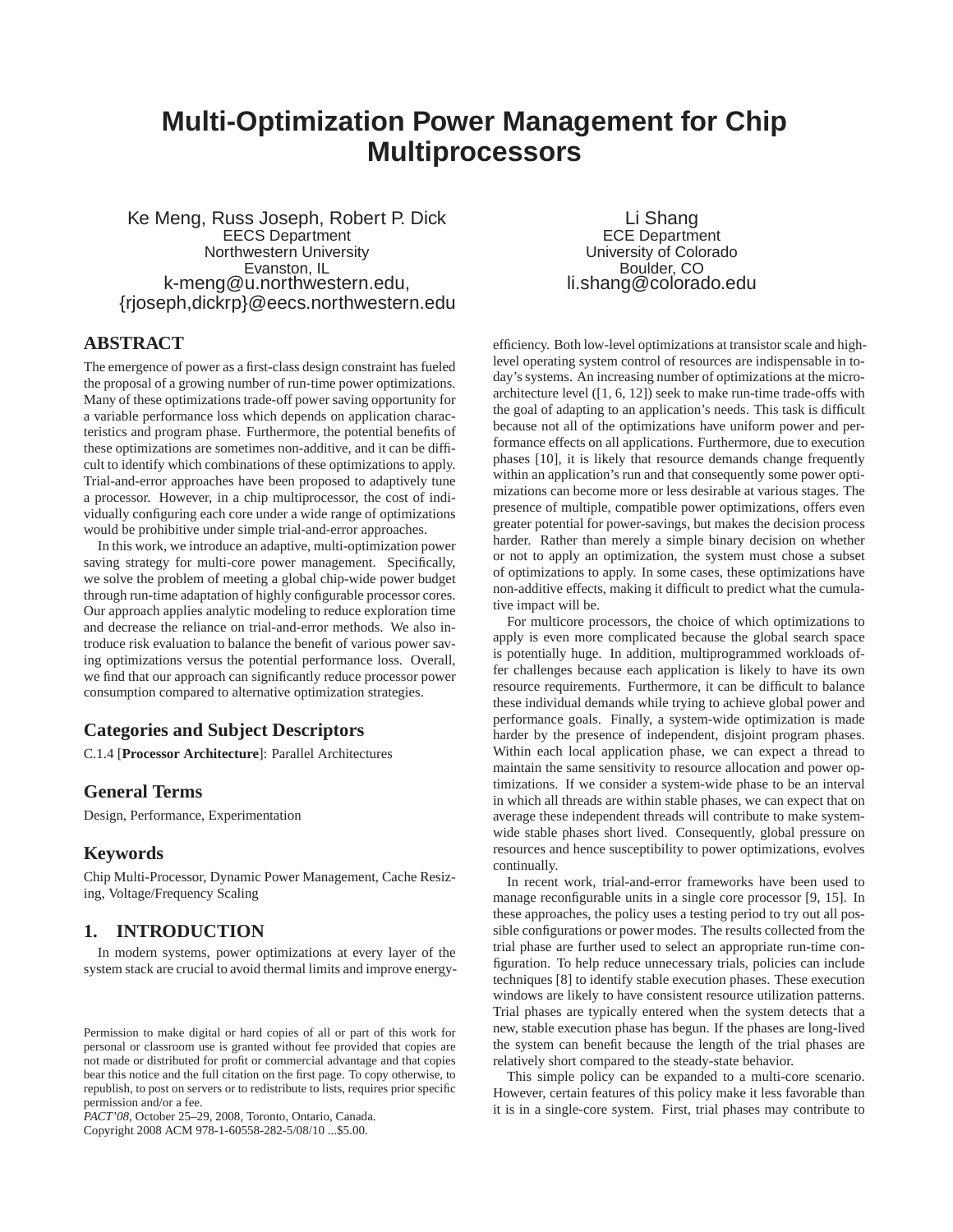performance loss when inferior configurations are tested. Furthermore, the scalability of trial-and-error adaptation is quite limited. As more power-saving techniques and therefore more power modes are added, the number of required testing modes can explode.

In this paper, we examine a mechanism that integrates multiple power optimizations and globally manages chip multiprocessor processor power consumption to honor a chosen power budget. We believe this is timely given the prominence of multi-core processors and growing interest in run-time optimization. Our approach addresses concerns related to the large search space in a CMP system with many core-level optimizations, complex relationships between these optimizations, and transient resource demands due to very short-lived global phases.

Our work makes three principal contributions:

- We provide a global multiple optimization power management framework for multi-core architectures. Our solution configures individual cores to meet a chip-wide power constraint while maximizing global instruction throughput.
- Our approach introduces simple yet reasonably accurate performance/power models that allow us to explore a very large search space in a short amount of time. These models are *position independent*; they allow us to evaluate the power and performance of any given processor configuration from any other configuration.
- We propose a risk evaluation strategy to find a balance between cost and benefit of applying the various power-saving techniques.

The remainder of this paper is organized as follows: In Section 2, we describe our framework and identify how we envision global power management being used in a system. We go on to describe and evaluate power optimizations that we use in our solution in Section 3. Then, in Section 4 we discuss policies that can be used to guide global power management. We present simulation methodology, workloads, and experimental results in Sections 5 and 6. We follow with a discussion and comparison to related works in Section 7. Finally, we offer conclusions in Section 8.

#### **2. SYSTEM FRAMEWORK**

We begin with an overview of the proposed multiple-strategy multi-core power management system depicted in Figure 1. At design-time, we pre-select multiple power-saving strategies to form a candidate pool of optimizations. At run-time, we apply a global power manager to selectively configure the different optimizations (e.g., dynamic voltage frequency scaling, cache resizing) on individual processor cores to meet a specific power/performance goal. This same optimization target is also used in [16]. The power management system sits between the actual physical hardware and system-level software. We assume that the power manager is implemented in software. This is reasonable due to the flexibility and easier deployment of a software implementation. Power manager code can either be a part of the operating system or separately located in firmware.

The power manager chooses which optimizations to apply to each core given the workload and desired power/performance target. Each permutation of optimizations across cores is termed a *global power mode*. The number of possible power modes is dependent on the number of managed cores, the number of optimizations supported, and the degree to which optimizations are applied. Even if all of these quantities are modest, there can be a large number of possible global power modes. In this work, the power man-



**Figure 1: Global Multi-Strategy Power Management**

ager is charged with choosing a global power mode that obeys a processor-wide power budget while maximizing throughput [16].

The primary work of the global power management unit is to periodically evaluate the overall power usage and performance of the system and determine if it is warranted to switch to another power mode. The obvious scenarios where it may be prudent to change the power mode follow: (i) the power usage exceeds the global limit or (ii) the power management unit determines that another power mode offers better overall performance for the same power usage. The general goal is to maximize system throughput while satisfying a configurable power budget. This budget is not treated as a hardlimit the way that thermal constraints are [4, 32]. Indeed, we expect that temperature management facilities would also be present in the system. Our goal is to improve energy-efficiency and consequently, we treat the power budget as a soft-limit and make a best effort to stay under this ceiling. Because there is considerable uncertainty in program phases and power usage patterns [17], attempting to guarantee that a power budget is never exceeded might restrict the power manager to a small subset of power modes and hence hamper performance. We instead attempt to keep the power usage just below the budget while minimizing performance impacts.

Run-time monitoring is essential for both maintaining the power budget and delivering high instruction throughput; we apply a prediction scheme that combines core-level counters, sensors, and analytic models to keep tabs on the system in its current configuration and estimate how well other power modes might fare. For power monitoring, we assume that on-chip, core-level power measurements are available via circuit-level sensors. This functionality is present in recent industry processors [24]. We use a combination of performance event counters, cache miss counters, and analytic models to track performance. Our performance counters are inspired by CPI-stack style counters [11] which are now present in some high-performance processors.

Our global power management strategy applies an on-line performance/power modeling and optimization algorithm between intervals of fixed run-time. If well-designed, a CMP global power management policy can quickly detect changing system behavior, and react promptly to match the characteristics of the supporting hardwarde structures to the programs' new requirements.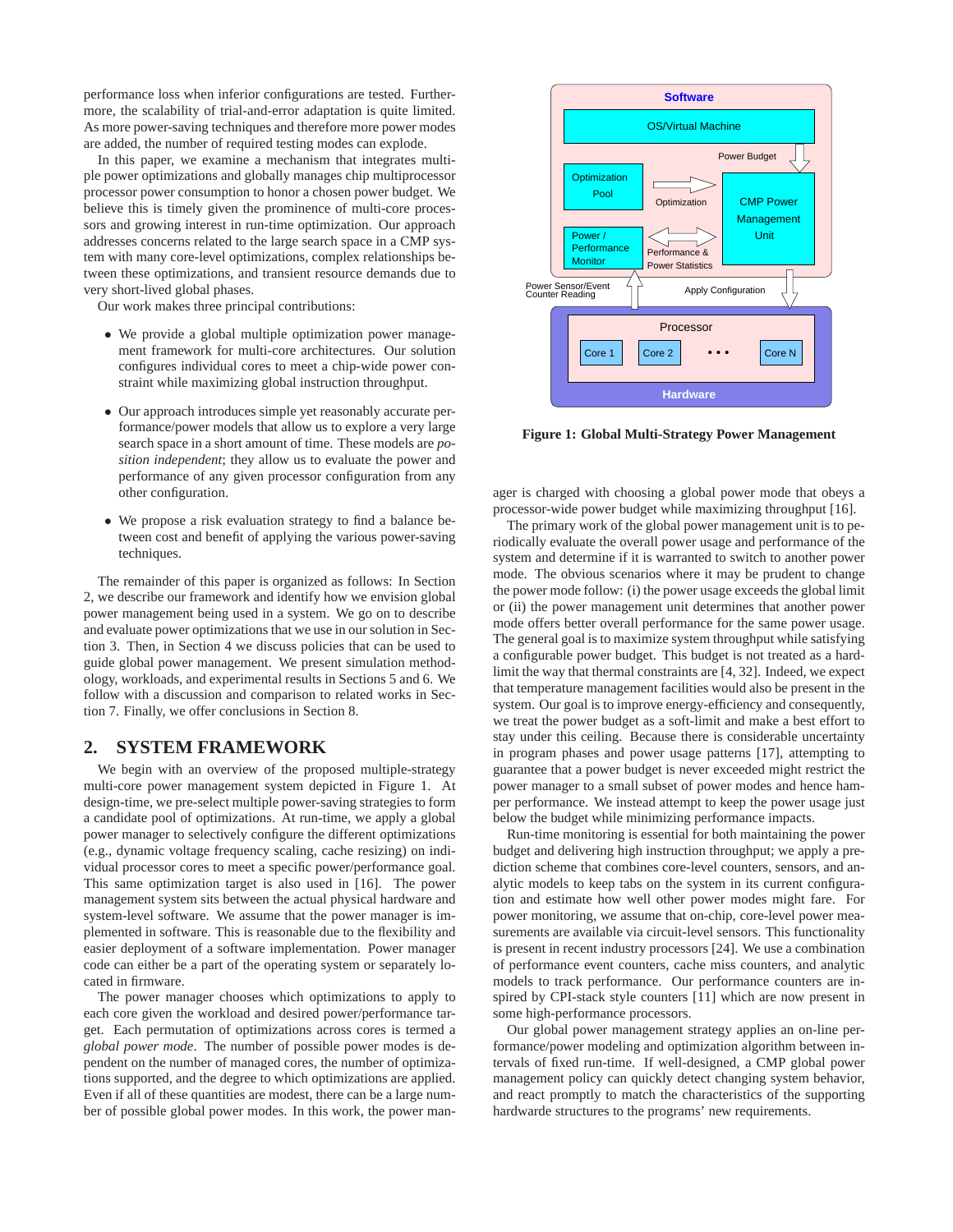

**Figure 2: Representative power-performance trade-offs**

# **3. BUILDING A POWER OPTIMIZATION POOL**

#### **3.1 Candidate Pool**

A large number of run-time power optimizations have been studied in recent years [6, 16, 8]. To construct a strategy pool with more optimizations, the power manager has more power modes to choose from and therefore can potentially achieve a better power savings if it could successfully select the best strategy each time. On the other hand, it could also become quite challenging and even hazardous when the manager has to evaluate, compare, and optimize over a large number of candidates. The decision on whether to include a particular power-saving strategy can both heavily affect and be affected by power management policy design. After a careful evaluation, we included two popular strategies in our study: Dynamic Voltage/Frequency Scaling (DVFS) and cache resizing.

DVFS is an efficient power-saving technique widely used in modern processors. In DVFS, dynamic power changes cubicly with frequency-voltage scaling [16] while static power changes exponentially with voltage [29]. And overall performance is roughly linear with clock frequency.

In this paper, we used the same power modes defined by Isci et al. [16]. The static power is approximated with a same cubic relationship as dynamic power since the results are very close within the voltage range. Table 1 lists all four allowed voltage-frequency pairs along with corresponding power-saving achieved and maximum performance loss. Notice that within this range there is a roughly 3-to-1 power-savings versus performance loss. Figure 2(a) shows a representative power-performance curve for DVFS.

| Supply Voltage | Frequency | Power Saving | Max Perf-Loss |
|----------------|-----------|--------------|---------------|
| $100\%$        | 100%      |              |               |
| 95%            | 95%       | 14%          | 5%            |
| 90%            | 90%       | 27%          | 10%           |
| 85%            | 85%       | 39%          | 15%           |

#### **Table 1: Scaling effect of DVFS**

In modern processors, caches occupy a large portion of die area and account for a large portion of the transistor budget. In Intel's dual-core 64-bit Xeon processor, more than 80% of the transistors are devoted to caches [33]. This results in a large contribution to static power usage from on-chip caches. As the feature size shrinks, leakage current continues to increase and static power becomes more significant. It is projected that static power will threaten the survival of CMOS itself [30] in the long term. Reducing cache leakage is a popular research topic and many cache resizing strategies have been proposed recently.

Both dynamic cache and static cache resizing attempt to adjust the cache size based on demand capacity. Figure 2(b) shows different power-performance trade-offs achieved on several workloads applying cache resizing. Different workloads and different stages

within a workload have different tolerance to cache size reduction. Depending on the actual situation, cache resizing can provide an either better or worse result than DVFS as shown in the figure. While finer-granularity resizing is possible, in this work we apply a resizing technique with a granularity of cache ways, as in Albonesi's work [1]. When necessary, some ways of a cache will be turned off or put in a low-leakage state. Execution resumes with reduced cache capacity and associativity. We assume cache blocks that are turned off will stop consuming static and dynamic power. We apply cache resizing of the L1 instruction, L1 data, and unified L2 caches.

# **4. GLOBAL POWER MANAGEMENT POLICY**

In this section, We detailedly discuss the design of our global multi-optimization power management policy. It solves the problem of maximizing overall instruction throughput on a homogeneous chip multiprocessor with a global power budget. Our approach is well suited to designs in which there are multiple power optimizations that can be applied to each processor core. Under simple trial-and-error approaches, there are an overwhelming number of global power modes. Even if the search space is pruned, it can still either lead to a long search process or force the power management system to make a poor choice.

The key to our approach is an analytic performance and power model that is fed by run-time counters and sensors. The model allows us to quickly evaluate a large number of power modes in far less time than it would take with trial-and-error evaluations. This is particularly important in multi-core systems since it may be desirable to re-evaluate power modes rather frequently (e.g., whenever any application encounters a phase change). We also introduce a form of risk evaluation that allows us to filter out power optimizations in which the potential negatives out-weigh the benefits.

#### **4.1 Analytic Models**

Analytic modeling for complex out-of-order processors has been recently proposed as a solution to design-time evaluation. In this work, we further extend analytic models to evaluate power optimizations at run-time.

A novel aspect of our approach is that our models are *positionindependent*. Consequently, they allow us to evaluate the power and performance of any power mode from any other power mode, including the current one. The primary benefit of this is that we do not have to transition to a common or baseline configuration to evaluate an alternative set of power optimizations.

The projected performance loss and power savings for different power modes are calculated by feeding collected data from both sensors and event counters into simple yet reasonably accurate models. In this paper, we show how two power optimizations, namely dynamic voltage/frequency scaling (DVFS) and cache resizing via selective cache ways, can be evaluated on-line.

#### *4.1.1 Modeling Dynamic Voltage/Frequency Scaling*

As discussed in Section 3, DVFS is relatively easy to model and has rather predictable consequences on both power and performance. Overall, we can model power consumption to have a cubic relationship to the applied frequency. Given the power usage  $Perf_i$  for a given application running at frequency  $Freq_i$ , the power consumption  $Perf_i$  at an alternative frequency  $Freq_i$  is given by:

$$
Perf_j = Perf_i \times \left(\frac{Freq_j}{Freq_i}\right)^3 \tag{1}
$$

In previous work, on-line models have assumed a linear relation-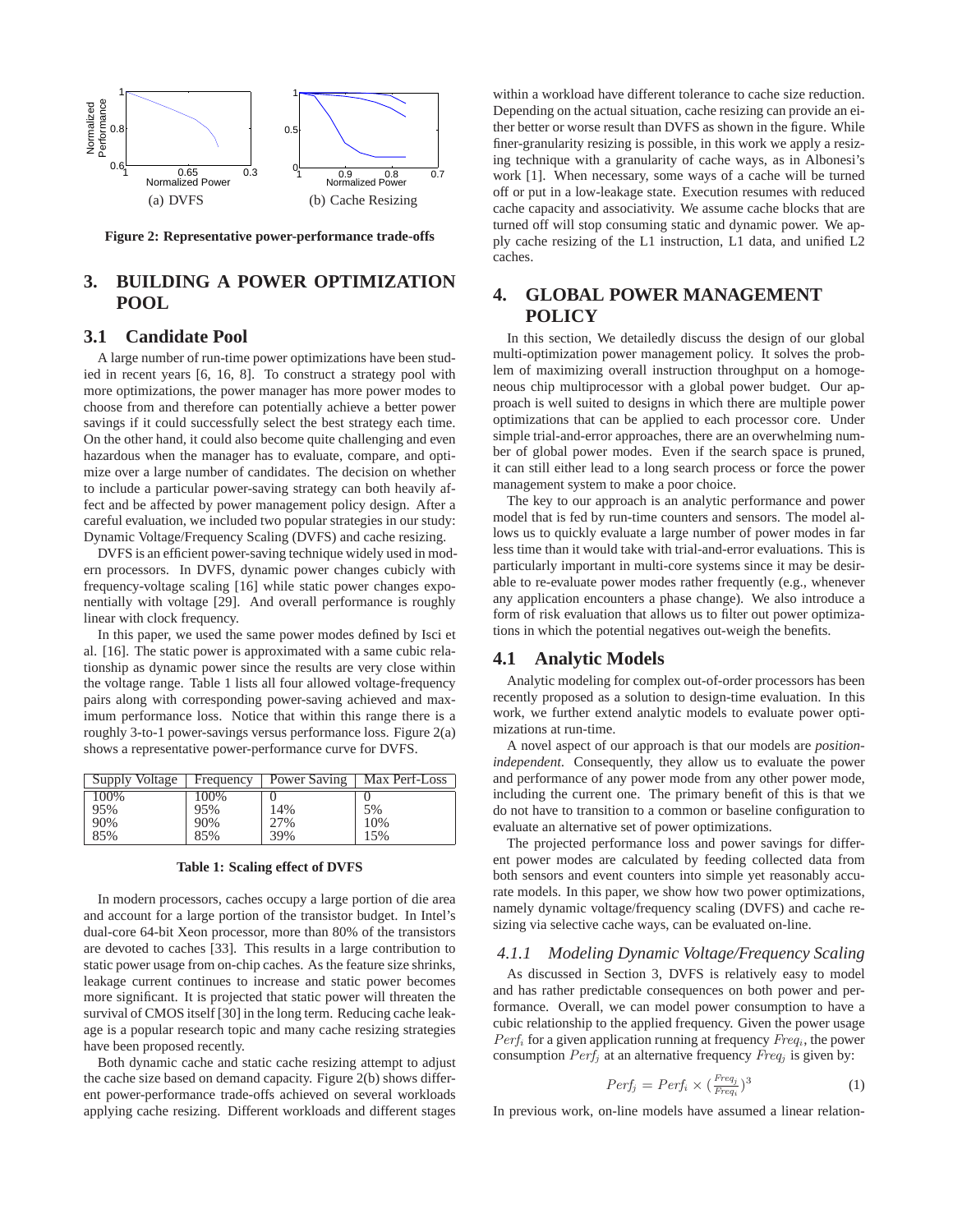ship between frequency and performance [16]. This simple model is well suited to CPU-bound applications in which there are relatively few interactions with the memory system. Because globally shared caches and off-chip RAM are outside the scope of corelevel DVFS, stall time in the memory does not scale with frequency. Memory-bound applications are therefore less impacted by frequency scaling. Our run-time model can explicitly quantify this effect by estimating the division between compute and memory time.

Our approach uses CPI stack counters [11], to measure the fraction of execution time that is spent on memory system access and models that take into account the asymmetric effects of frequency scaling. Performance event counter architectures that classify execution cycles have gained interest recently [8, 11], and have been featured in commercially available processors [25]. They are useful in profiling, performance debugging, and system analysis because they provide detailed breakdowns that would otherwise only be obtainable through simulation or extremely high-level estimation. They can directly measure execution stalls due to cache misses in many levels in the hierarchy, TLB misses, branch mispredictions, and pipeline resource contention. In this work, we re-purpose them to collect the division between compute and memory stalls and hence focus only on two types of counts: total cycles and L2 miss stalls (instruction  $+$  data). If we consider  $CPU$  and  $Mem$  to be compute and memory stall times, we can model performance at two frequencies  $Freq_i$  and  $Freq_j$  as

$$
CPU_j = CPU_i \times (\frac{Freq_j}{Freq_i})
$$
 (2)

$$
Mem_j = Mem_i \tag{3}
$$

The projected new performance can be calculated as

$$
Perf_j = \frac{CPU_i \times (\frac{Freq_j}{Freq_i}) + Mem_i}{CPU_i + Mem_i} \times Perf_i
$$
\n(4)

#### *4.1.2 Modeling Cache Resizing*

Our performance model for cache resizing depends on two separate components. First, we model the CPI cycle penalty of an individual cache miss. Second, we approximate how the current miss rate would change at an alternative cache size. The product of these terms is the expected performance benefit of applying cache resize.

The instantaneous per miss cycle penalty (e.g., the average cost of a cache miss under the current cache configuration) is computed individually for caches at each level of the memory hierarchy. We identify CPI cycles associated with cache misses using the CPI stack model proposed by Eyerman et al. [11]. We then divide those miss cycles by the number of misses in that cache. This yields the associated miss penalty. We assume that miss penalty is an application-dependent characteristic and it is independent of miss rate. This is not strictly true because misses often overlap. Consequently, as the miss rate increases, the average miss penalty may decrease if the miss events are clustered. Nevertheless, we find that the simple miss penalty calculation is sufficient because it is rarely prudent to select a cache configuration that increases the miss rate significantly. It can be considered a conservative estimate.

To predict the miss rate for an alternative cache size, we apply the method used by Qureshi and Patt [28], which itself exploits the cache's stack property[23] under the LRU replacement policy. A hit at a smaller cache size is guaranteed to also be a hit when the associativity increases. Figure 3 shows the extra counters needed to book-keep hit and miss events. The cache tag is logically organized in MRU to LRU order and a hit counter is connected to each column of tags that share the same ranking in the recent access order. A hit in the tag will result an increment in corresponding counter and move the tag to the MRU position. Any misses in the cache tag will be recorded in a separate miss counter. The presumed change of the number of misses between different cache associativity can be observed using the stats collected from all these counters. As the example in Figure 3 shows, if the cache is currently sized to be twoway set associative, the number of cache misses will be reduced by 23 if the associativity increases to three-way. This is true because those hits counted in third most recently visited tags would become true hits with increased capacity and associativity.



**Figure 3: Supplementary counters for cache miss statistics.**

We can now model the performance for a different associative configuration using current and predicted miss rates, base CPI (nonstall) cycles and stall cycles due misses in this cache. Assume the current miss rate is  $MissRate_i$ , the current miss penalty is  $MissPenalty_i$  and the base CPI is represented by  $BaseCPI$ . Consider a cache that is resized to an alternative associativity and capacity with projected miss rate  $MissRate_i$ . We can estimate the performance impact as follows:

$$
MissPenalty_j = MissPenalty_i \times (\frac{MissRate_j}{MissRate_i})
$$
 (5)

$$
Perf_j = \frac{MissCPI_j + BaseCPI}{MissCPIi + BaseCPI} \times Perf_i \tag{6}
$$

Finally, we consider power models for resized caches. We assume that we can make use of either direct cache leakage sensors [20] or that we can model static power using thermal sensors to detect local temperature and coupling those readings to cache leakage models [15]. Either approach allows us to estimate the leakage power of the cache. We then assume that the static power usage of a cache is then equal to the average leakage power of a cache way times the number of enabled ways.

#### *4.1.3 Unified Analytic Models*

In general, the power optimizations we describe are not strictly independent. For example, performance under DVFS depends on the ratio of memory stall cycles to compute cycles. Compute-bound applications have few memory stalls and hence are directly affected by any decrease in clock frequency. An optimization like downsizing the L2 cache may increase miss rate and hence memory stall cycles. This could potentially decrease sensitivity to DVFS, and hence make frequency scaling effects less acute for compute-bound applications.

In practice, we find that the interactions between the power optimizations that we evaluate to be rather small. Consequently, we do not directly include these dependencies in our models. This greatly simplifies our run-time projections and selection algorithms. In our case, the interactions between power optimizations are only visible in extreme cases. For example, the dependence between cache resizing and frequency scaling is mostly visible when the miss rate makes an abrupt transition, causing the memory stall cycles to jump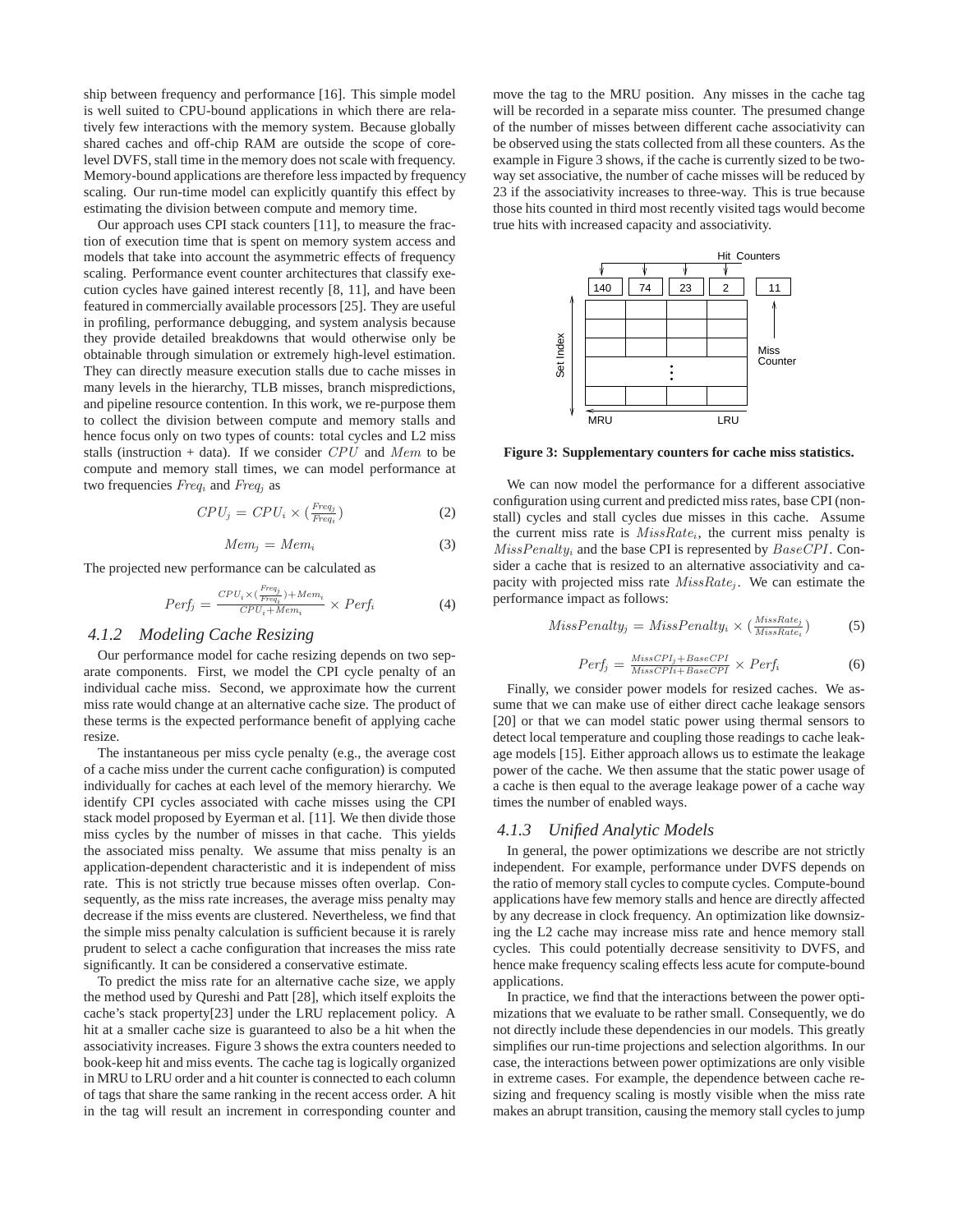similarly. Because any significant increase in miss rate is likely to have an extremely negative impact on performance, the power manager would likely avoid it. Even though there might be some error in projecting the performance of simultaneously resizing the cache and varying the frequency, the model would lead us to draw the right qualitative conclusion: namely that this is a poor choice.

Treating each candidate power optimization as an independent factor allows us to compute simple speedup factors. We can either examine the relative impact of an optimization in isolation or view the aggregate impact of a set of different optimizations by computing the product of their speedup factors. Given a set of optimizations, each having a speedup  $OptSpeedup_k$ , we can mathematically represent these computations as

$$
\frac{Perf_j}{Perf_i} = \prod_k OptSpeedup_k \tag{7}
$$

Power modeling is slightly complicated by the fact that cache resizing has a simple additive impact on power while DVFS has a strong, super-linear influence on total core power. We model the additive contributions of cache resizing by summing up a set of additive power delta values ( $\triangle OptPower_1$ ,  $OptPower_2$ , ...) before multiplying the frequency scaling effect between frequencies  $Freq_i$ and  $Freq_i$ . Notice the additive power delta values are the reduced or increased leakage power under current voltage-frequency pair due to the adjustment of cache size. The formula for power modeling follows:

$$
Power_j = (Power_i + \sum_k \Delta OptPower_k) \times (\frac{Freq_j}{Freq_i})^3
$$

#### **4.2 Risk Evaluation in Analytic Modeling**

Compared to trial-and-error solutions, run-time management that is guided by an analytic model can offer a significant reduction in search time. This may allow the power manager to find an adequate power mode early in the execution phase, maximizing power and performance benefits. However, we acknowledge that this style of power management can introduce some uncertainty. In particular, we do not reconfigure the system while exploring the search space. This opens the possibility of skipping a potentially-beneficial configuration that would not have been missed under a more conservative trial-and-error based search.

In our evaluation, we found two scenarios where this posed a problem. In the first case, we inadvertently select a power mode because we presume that the current execution phase is stable. If this is not true – the phase is short lived – we could encounter a potentially-harsh reconfiguration penalty and be temporarily stuck in a less-than-ideal configuration mode. This is sometimes true in cases when cache demands drop momentarily, tricking the power manager into downsizing the cache, only to have demand capacity rise sharply thereafter. For a trial-and-error power manager, then end of a stable phase generally leads to a back-off interval during which power optimizations are disabled until the phase has stabilized. Search space exploration begins anew once a stable phase has been detected. Consequently, short bursts of instability are less likely to lead to dramatic performance losses.

In the second case, the power manager chooses a poor configuration due to modeling error. This could have several outcomes. First, if the actual performance is worse than the predicted performance and phases remain stable, then we could potentially be stuck in an inferior power mode for a long time. Second, if the predicted power is significantly higher than expected, we might temporarily exceed the power budget. This violation would be detected and the power manager would try to scale the power to bring the system into compliance. If, however, this modeling error was persistent, it would be possible to once again transition to a high-power mode, repeating the cycle. We note that in all of our studies we found the analytic models had enough fidelity that these behaviors were extremely rare.

A compromise can be made if we realize that we have several power optimizations to choose from and these strategies possess various stabilities, as shown in Figure 2. Unlike cache resizing, DVFS can provide more predictable power-performance trade-offs for many workloads. This means when given a choice of multiple optimizations it may be wiser to temporarily ignore an optimization if we are not confident in our power and performance predictions for it. In this scenario, we lean more heavily on optimizations for which we have more confidence in predictions and/or stability. The potential price for this pruning is a optimal trade-off of power and performance. Nevertheless, we can reduce the chances of performance loss caused by errant predictions and still achieve a decent power savings.

Risk functions can be developed for each power optimization in the pool. These functions track previous history values for our event counters or sensors and determine if resource utilization patterns are consistent enough to apply projections and make use of optimizations. If the risk function indicates that confidence for a given optimization is low, we can choose to temporarily disable it.

We propose a simple set of risk evaluation functions that help to reduce exposure to performance loss. We assume that DVFS offers extremely predictable power and performance and for the purposes of our studies assume that it has zero risk. For cache resizing we use a simple risk function based on windowed history of power usage. For each evaluation interval, we record core-level power consumed in the current power mode and normalize it by the projected power consumption in the maximal config mode. We calculate the standard deviation of this normalized power consumption over a range of previous evaluation intervals. This captures how consistently an application stresses the power budget relative to its performance. The idea behind this risk function is that when cache behavior is not stable, it is most likely that the program is bouncing between CPU-bound and memory-bound patterns, and the power usage also will vary because memory-bound applications normally use less power. We found that a history of eight to ten intervals worked well in practice. We chose acceptance thresholds of 0.4, 0.4, and 0.5 for the L1-instruction, L1-data, and L2 caches. When the standard-deviation exceeds these thresholds, we disable resizing strategies for those caches and reconfigure to use the maximum capacity.

#### **4.3 Search**

To find the best power modes, one option is to completely search through all local power modes to determine which subset of optimizations to apply. Here we can only choose one power mode for each processor core and this forms a multiple-choice knapsack problem [2], which is NP-hard. The search space can quickly explode when more cores, more power-saving strategies, and therefore more power modes are considered. Greedy algorithms can sometimes be used to find near-optimal solutions to some knapsack problems. We find that for our problem, greedy search offers high-quality solutions in a relatively few steps.

In each evaluation period, our greedy algorithm begins by considering the power and performance of the maximal power mode (e.g., one in which all power optimizations are disabled for every core). It determines whether or not this configuration exceeds the power budget. If it does not, the search concludes. Otherwise, the algorithm calculates the power and performance of every immedi-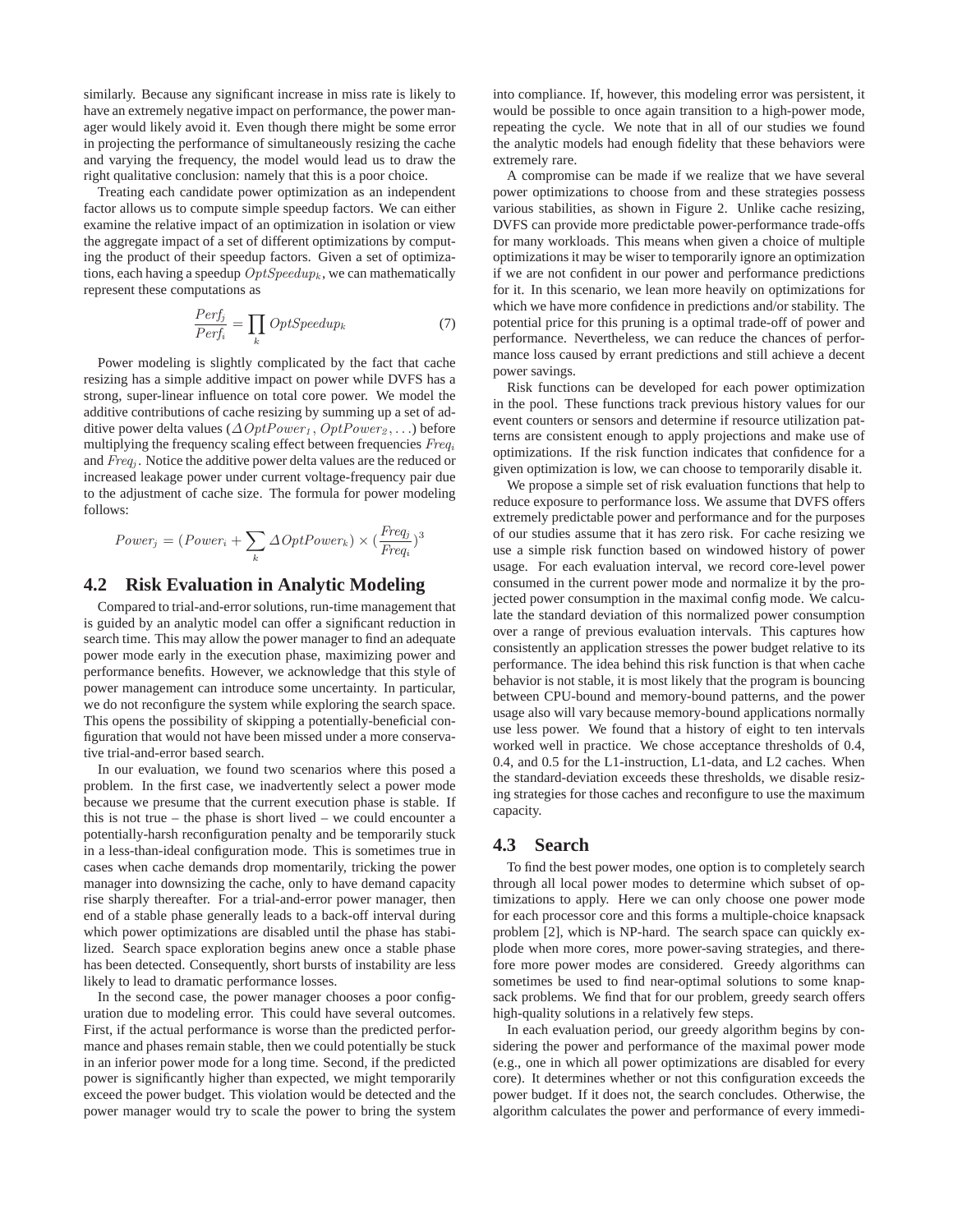

**Figure 4: On-line evaluation algorithm.**

ately neighboring downgraded global power mode. It then selects the power mode with the maximal delta power/performance ratio. This corresponds to the global configuration that offers the steepest reduction in power. We repeatedly evaluate until we meet the power budget. At this point, the algorithm terminates and the power manager applies the current configuration. Figure 4 presents a flowchart that summarizes our algorithm.

We begin each application of the search with the same start node (the maximal power mode). We could instead have initialized the search with the current CMP configuration. This seems like an alternative that would offer an extremely quick search assuming that there are relatively few power mode transitions. In the common case, the power mode used in the last interval will be repeated in the subsequent interval. However, this approach can easily get trapped in a local optimum and achieve mediocre results. By anchoring the initial step of the search process to the maximal config, we essentially avoided local minimal.

#### **4.4 Overhead**

Large overhead for any power-saving strategy should be avoided since the additional power usage from extra hardware or software required can waste or even consume much of the power savings achieved. Careful consideration must be taken when designing a multiple-optimization power management scheme. We believe that our design, maintains low overhead. We require separate phaselocking circuits for each core and some event counters. Commercially available processors commonly feature an impressive array of event counters and support core-level voltage/frequency scaling [25]. Our approach includes additional software overhead in the form of calculation of power-performance estimates for different power modes, risk evaluations for every strategy, and a greedy search through the space. We assume that our evaluation intervals are  $600\mu s$  or longer. We expect that the overall impact on execution time is immaterial. In general, an efficient implementation of the design bears negligible overhead compared to the power savings achieved.

#### **5. EXPERIMENTAL METHODOLOGY**

In this section, we describe the multi-core processor model and workloads used in this paper.

#### **5.1 Processor Model**

Our experiments model a 4-core homogenous chip multiprocessors for a 65 nm process. Each core of the processor is comparable to an Alpha 21264 (EV6) scaled to current technology [14]. A similar scaling methodology was used by Kumar et al. in [21]. We assume that each processor core runs with a maximum frequency of 3.0 GHz. The cores in the processor have private L1 data and instruction caches and private L2 unified caches. Inter-core communication and off-chip memory transfers travel across an on-chip bus network. Table 2 summarizes our base processor model.

| Single Core                 |                         |  |  |  |
|-----------------------------|-------------------------|--|--|--|
| Max Clock Rate Allowed      | 3.0 GHz                 |  |  |  |
| Fetch/Decode Width          | 4 inst                  |  |  |  |
| Issue Width                 | 6 inst, out-of-order    |  |  |  |
| IQ/LSQ/ROB                  | 32/40/80 entries        |  |  |  |
| <b>Functional Units</b>     | 4 IntALU, 1 IntMult/Div |  |  |  |
|                             | 1 FPALU, 1 FPMul/Div    |  |  |  |
|                             | 2. MemPorts             |  |  |  |
| L1 Inst Cache               | 64KB 2-way 64B blocks   |  |  |  |
| L1 Data Cache               | 64KB 2-way 64B blocks   |  |  |  |
|                             | 3 cycle load hit        |  |  |  |
| <b>Chip Multiprocessor</b>  |                         |  |  |  |
| Cores                       |                         |  |  |  |
| L2                          | 2MB 16-way private 128B |  |  |  |
|                             | blocks                  |  |  |  |
| Max Off-chip memory latency | 250 cycles              |  |  |  |
| <b>Power Parameters</b>     |                         |  |  |  |
| Max VDD                     |                         |  |  |  |
| Max Clock Rate              | 3.0GHz                  |  |  |  |
| <b>Feature Size</b>         | 65nm                    |  |  |  |

#### **Table 2: Processor Parameters**

We assume that each core maintains its own clock domain and that processor frequencies can be scaled independently to a discrete set of operating frequencies. The discrete frequency points include 85%, 90%, 95%, and 100% of the maximum frequency. The corresponding voltage supplies for these frequency settings are also 85%, 90%, 95%, and 100% of the nominal power voltage required for the maximum frequency.

#### **5.2 Simulation Framework**

The simulation infrastructure uses a heavily-modified version of the M5 cycle-accurate Stand-Alone Execution simulator [3], which includes detailed models of pipelines, caches, buses, and off-chip memory. We have modified M5 to support the simulation of DVFS at core-granularity and dynamic cache resizing at way-granularity.

To simulate power usage, we merged dynamic power models from Wattch [5] into M5. Wattch is a widely-used architecturelevel power simulator and provides a reasonably-accurate dynamic power model. To simulate static power, we adapt leakage data from a commercial processor [26]. This data was collected from a highspeed thermal scope, which measured localized component temperature in a processor. The temperature readings were then analyzed to identify dynamic and static power breakdowns on a structural basis. Using the static power densities as a baseline, we used scaling factors from ITRS [30] to calculate static power density at 65 nm. Finally, we multiply the static power densities by the component areas using a floorplan of an EV6 core scaled to 65 nm. On average, the static power is around 40% of the total power usage, which is on par with the ITRS figures [30]. We simulate any necessary penalty cycles needed for data write-back during a cache sizing-down and a fixed number of penalty cycles for frequency scaling.

#### **5.3 Workloads**

To better evaluate different scenarios, we create four workload groups that showcase representative processor usage patterns. Each group consists of four applications taken from the SPEC CPU2000 benchmark suite. To isolate representative simulation windows, we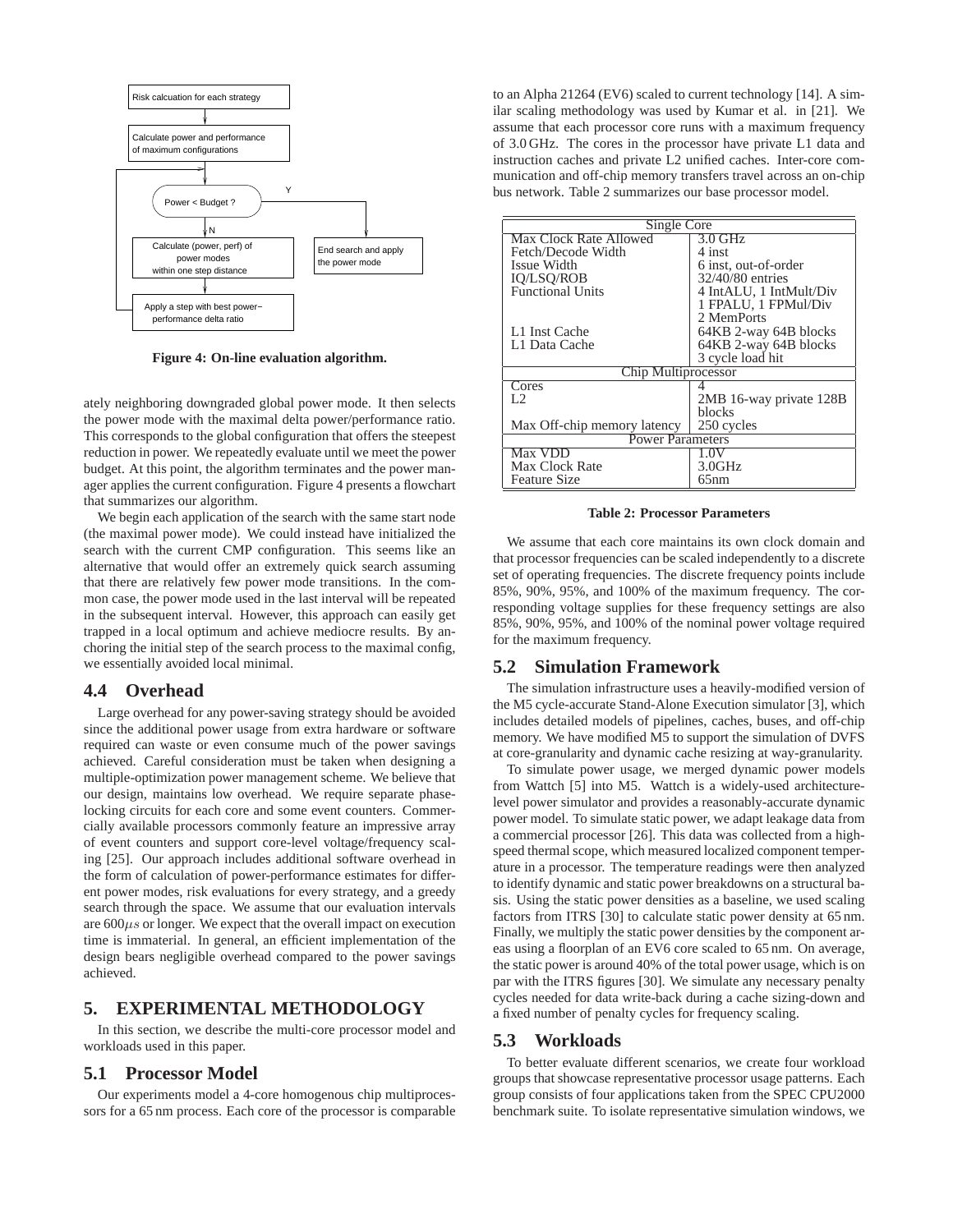

**Figure 5: Validating the L2 CPI Model**

use SimPoint [31] to identify relevant instruction execution intervals for all benchmarks and save checkpoints. Using these checkpoints, we simulate until the slowest application has run 300 million instructions. Table 3 lists the actual workload compositions. The workloads for group C and group D are specially selected. All applications in group C show relatively-stable program phases while the opposite is true for group D. The remaining groups consist of randomly picked programs.

| $\sqrt{\frac{1}{100}}$ Groups No. | Workloads                   |
|-----------------------------------|-----------------------------|
| Group A                           | equake, swim, sixtrack, gcc |
| Group B                           | applu, gap, facerec, vortex |
| Group C                           | mesa, eon, lucas, wupwise   |
| Group D                           | art, mcf, parser, vpr       |

**Table 3: Workloads**

### **6. EXPERIMENTAL RESULTS**

#### **6.1 Validation Cache CPI Model**

The accuracy of our analytic models is important since the whole power management system is built upon it. Any serious modeling errors can easily cause inferior power mode adjustment decisions. We found that our DVFS models are quite accurate given the relatively-simple relationship between performance, frequency, and CPU versus memory stall cycles. The deviation is within 4%. We focus our discussion on the verification of the CPI modeling needed for cache resizing.

We first ran a batch of simulations for SPEC 2000 benchmarks with a full-size L2 cache and used our analytic CPI models to calculate the expected performance at various resized cache capacities. In a second round of simulations, we statically resized the cache to each of the sizes and simulated actual performance. We show the results for four representative benchmarks in Figure 5. The solid lines in these graphs show the normalized performance calculated from CPI models and the dashed lines show the results when we actually resize the cache. Clearly, the model is very accurate for both facerec and mcf. There is small disagreement between the model and simulation when the cache size becomes very small in Figure 5(a). Sometimes the distance can be very large as shown in the case of gcc. This is because when the cache size becomes minimal, cache miss rates can increase significantly. With more cache misses, the average cache miss penalty will drop because



**Figure 6: Comparing trial-and-error search space evaluation with model directed search.**

more misses can overlap. A pessimistic penalty estimate based on larger cache sizes can cause conservative performance estimates. Most of the time, this happens when the distance between actual power mode and the predicted power mode is large (e.g., modeling the performance for minimal-sized cache from maximal-sized cache in our case). Overall, the model works very well except for art, which has an extremely high miss rate and many overlapping memory accesses. Consequently, we overestimate the miss penalty. However, this is not a severe problem for two reasons. First, this kind of behavior is relatively rare. Other than art, mgrid is the only other benchmark that shows a similar behavior. Second, the predicted performance is generally pessimistic. This means that we are unlikely to make an ill-advised cache size reduction in a power manager.

#### **6.2 Model Evaluation versus Trial-and-Error**

In order to provide a comparison, we also implemented a trialand-error power management policy. A trial interval for a workload will begin when the program ends an unstable period and enters a new stable series of phases. To detect the phase change, a detection method based on code-signature [10] is also implemented. The signature is a 1,024-bit value xor-ed from hash values based on addresses of executed instructions. A distance value between two signatures is calculated and a phase change is thought to occur when the distance is larger than an empirically-determined threshold. For the global trial-and-error power management policy, when one or several workloads are unstable, maximal config will be applied to the cores holding those benchmarks and adjustments will be made to the remaining cores to meet the power budget.

In Figure 6, the curves labeled *Modeling-Greedy* shows the performance degradation under a given power budget for our analyticmodeling method using greedy search but without risk evaluation. The curves labeled *Trial-and-error* represent the results of applying the trial-and-error management policy. Table 4 lists the the time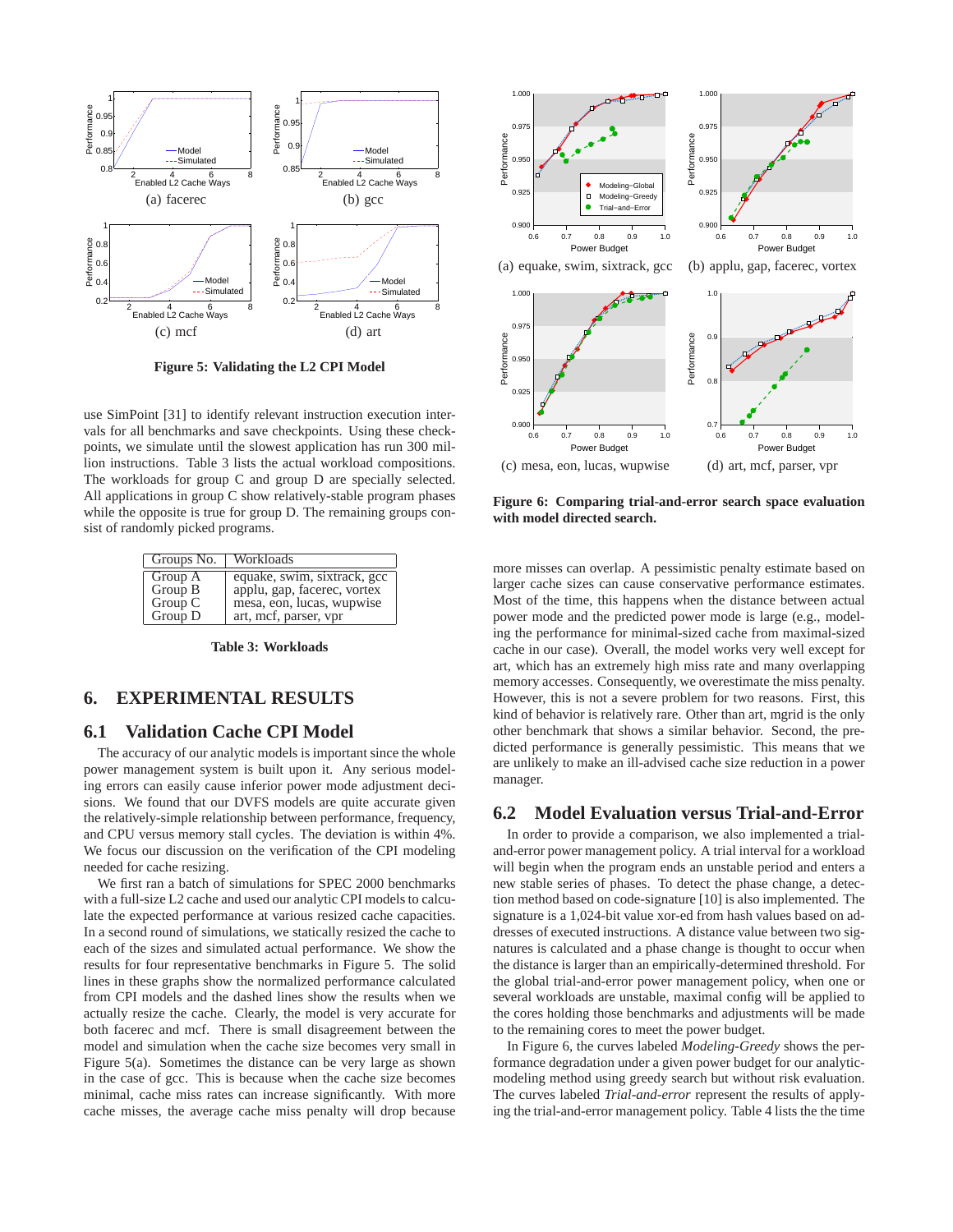percentage of unstable stages for both single workload and the processor as a whole structure. The only situation in which the trialand-error policy works well is for Group C, which also shows high stability. For Group B, even though only one workload is highly unstable, globally the whole system is impacted and it is difficult to achieve a global balance using the trial-and-error policy. Also, it is very difficult for the trial-and-error policy to meet an exact power usage target. On the contrary, our analytic-modeling-based policy without any risk evaluation strategy can easily achieve decent power-performance trade-offs and on average, a 8% performance degradation can save 35% power.

| Group A.     | Unstable Period        | Group B.  | Unstable Period        |
|--------------|------------------------|-----------|------------------------|
| equake       | 12.7%                  | applu     | 5.2%                   |
| swim         | 20.9%                  | gap       | 1.5%                   |
| sixtrack     | 0%                     | facerec   | 52.4%                  |
| $_{\rm gcc}$ | 43.6%                  | vortex    | 0.7%                   |
| Processor    | 61.8%                  | Processor | 55%                    |
|              |                        |           |                        |
| Group C.     | <b>Unstable Period</b> | Group D.  | <b>Unstable Period</b> |
| mesa         | 2.3%                   | art       | 96.2%                  |
| eon          | $0\%$                  | mcf       | 49.7%                  |
| lucas        | 17.4%                  | parser    | 44.8%                  |
| wupwise      | $0\%$                  | vpr       | 18.5%                  |

**Table 4: Percentage of time that individual threads exhibit unstable phase behavior.**

In Figure 6, we also compare the results for modeling-based methods with a greedy heuristic and a global brute-force optimal search. The curve labeled *Modeling-Global* shows the results when an optimal search among all combinations of power modes is performed. It is clear that the results for a greedy search and a globallyoptimal search are extremely close. For some cases, the optimal search actually provides a slightly larger performance loss for same amount of power savings. This is because in an optimal search, more configuration changes are made given a presumably-small benefit, which is not enough to compensate for the performance loss during a configuration change, such as forced write-back of valid content when sizing-down a cache.

#### **6.3 Modeling with Risk Management and MaxBIPS**

Figure 7 shows another group of results for the four workload groups selected. In these figures, the curves labeled *Modeling* still represent the power management results for the policy based on analytic modeling without a risk evaluation support. The curves labeled *Modeling-Risk* show power-performance trade-offs when the risk evaluation strategy has been applied. Finally, the curves labeled *MaxBIPS* show the results of a global power management policy introduced by Isci et al. [16]. MaxBIPS applies DVFS with core-level granularity based on very simple analytic models that do not consider the ratio between memory and compute cycle. Isci et al. [16] demonstrated that MaxBIPS can achieve results that are close to an oracle situation, in which future knowledge is used to direct current configuration adjustment. This means further improvement on solely DVFS-based strategy would be extremely difficult to obtain.

For all four groups of workloads, our policy with simple risk evaluation support provides either an equivalent or better results depending on the stability of the workloads. The best improvement happens with the group composed of four unstable workloads as shown in Figure 7(d). These results indicate that a simple cacheresizing risk evaluation strategy based only on power usage variation can work well in practice. It manages to avoid inferior configu-



**Figure 7: Modeling with Risk Management and MaxBIPS**

rations that would adversely impact performance while not missing out on good opportunities to save power. It is worth to point out that the workload group composed of equake, swim, sixtrack, and gcc is not friendly to a trial-and-error policy because of frequent phase changes as identified by code signatures. However, the actual cache usage is quite stable as shown in Figure 7(a). Our risk management policy notices the stable cache behavior and allows user to apply resizing to achieve good power savings.

When compared to MaxBIPS, multi-optimization based power management policy does not always win out. In Figure 7(b), Max-BIPS and the policy without risk evaluation support have very close results. In Figure 7(d), MaxBIPS beats both of our policies. This illustrates the difficulty of managing multiple strategies and designing an efficient policy. Even though risk evaluation can be efficient in helping identify the strategies that temporarily possess high risks and are likely to hurt performance, it often takes time to notice the risk (several evaluation intervals). By that time, some errors may have already been made.

# **6.4 Power Violations Over Time**

In this work, we are more interested in achieving an average power usage target. Therefore the power budget is not treated as a hard constraint and temporary budget violations are allowed. In this section, we examine the frequency of budget violations.

In this work, we are primarily interested in achieving an steadystate power usage target. We presume that the hardware has builtin thermal throttling mechanisms that engage whenever a core approaches a potentially-dangerous temperature peak. Consequently, we do not treat the power budget as a hard constraint in our work. Occasionally, budget violations may occur, and when they do, the global power manager detects them and transitions the system to a lower power state. In this section, we examine the frequency of budget violations and their relationship to application characteristics.

Figure 8 shows a normalized power break-down for a set of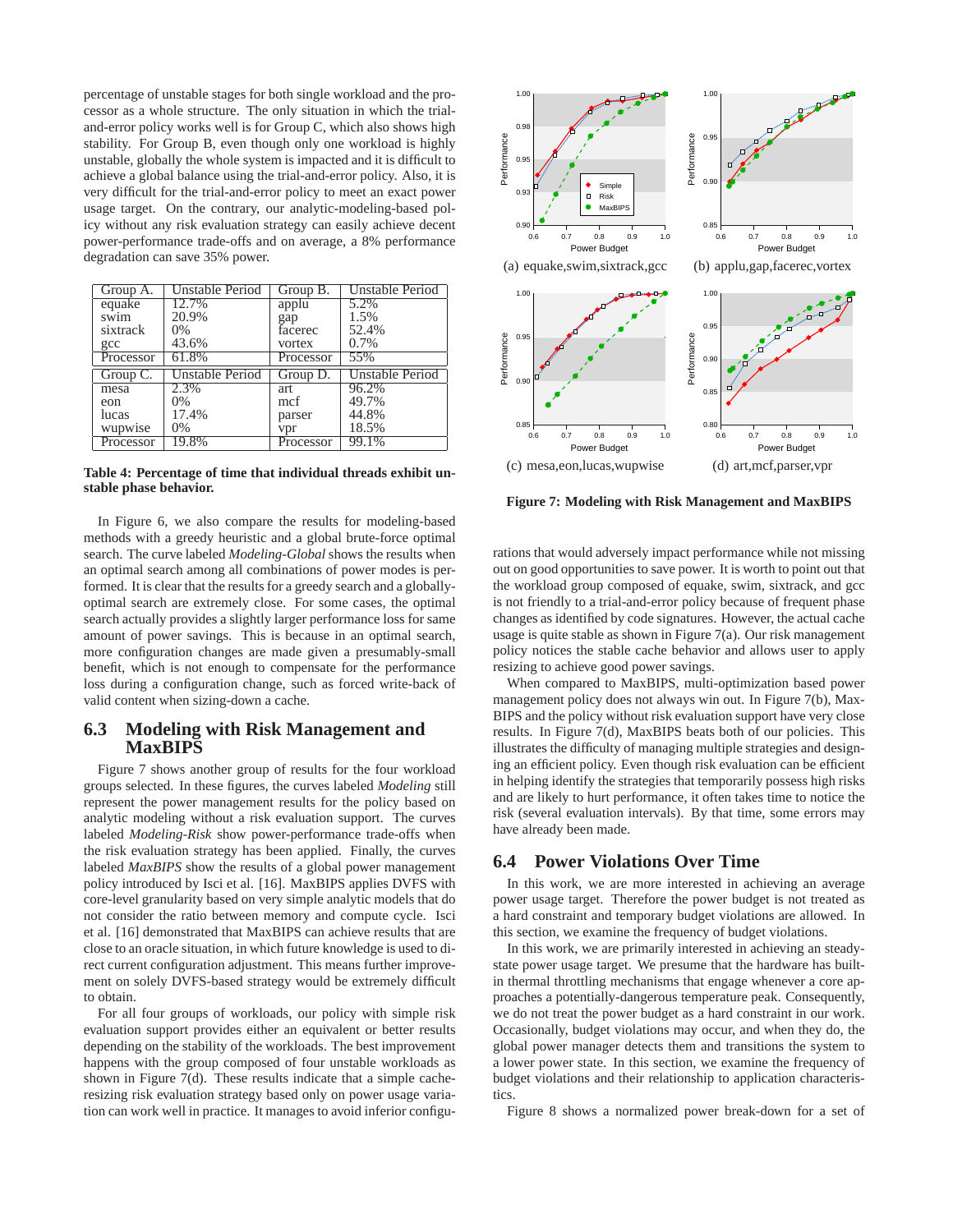

**Figure 8: Power usage break-down**

workloads under a given power budget. From the graph, power usage is very stable for a workload group that consists of highlypredictable benchmarks as in Figure 8(a). In the case of Figure 8(b) and 8(c), fluctuations in power usage are more prominent and temporary power budget violations happen more frequently. In particular, for the workload consisting of art, mcf, parser, and vpr the normalized power budget of one is exceeded many times. This plot is consistent with results on phase stability from the previous sections. These applications have rather unstable resource usage, and it is difficult to predict their power or performance characteristics. This leads to repeated violations.

We believe that further improvements in global management can be made by introducing a safety-margin just below the global power budget. The power manager would conservatively seek to maintain this set-point, giving us enough breathing room to decrease the number of true violations. Furthermore, it may be possible to adaptively determine an ideal value for this set-point by monitoring previous behavior, and in particular, tracking true or near budget violations.

## **7. DISCUSSION AND RELATED WORKS**

Architecture-level power management has long been an important topic given that both high power usage and heat generation in high-performance processors act as major design obstacles and challenge further technology scaling. Many thermal and powersaving techniques have been proposed recently [4, 6, 13].

Some of these techniques target a particular architectural unit and others take a more global aim at power. Cases where these optimizations do not completely overlap can offer great potential. Specifically, Huang developed a framework that was capable of achieving very good processor-wide energy-savings by combining several different power optimizations [15]. This approach pre-sorts several techniques based on their general efficiencies and applies them one by one until a pre-set limit is satisfied. While this greatly simplifies the design of the power manager, it does not make allowances for cases where the relatively efficiency of the powersaving approaches change due to application characteristics or context.

Work by Dhodapkar and Smith examined the concept of workingset based optimization [8, 9]. In particular, they developed an online phase detection approach and showed how it can be coupled with trial-and-error to efficiently tune processor resources to save power. In his thesis, Dhodapkar suggests that it might be possible to reduce or eliminate the dependence on trial-and-error through compact analytic models [7]. In later work, Karkhanis and Smith introduced analytic models that could be used to evaluate out-oforder processors at design time [18, 19]. In this work, we apply Dhodapkar's notion of using analytic models on-line to predict performance under a number of complex configurations.

Power optimizations play an increasingly-important role in multicore architectures. Recent work has examined benefits of heterogeneous architectures for power efficiency [21], power and temperature constraints for multi-core systems[22], and OS-level thermal management for CMPs [27].

Isci et al. were the first to propose the concept of a global chiplevel power budget for a multi-core processor [16]. This work also introduced the notion of a global power management unit and proposed several CMP global power management policies using only DVFS techniques. In particular, the MAXBIPS policy demonstrates impressive results by applying a set of very simple analytic models to predict performance and power under DVFS.

We extend this work by integrating several power optimizations together and designing an efficient, yet light-weight global power management policy. From here, we believe further exploration is necessary. While more power saving strategies can be integrated into the pool, improvement on the policy can also be profitable. We plan to investigate a wider range of power optimizations and tighter control on global power in our future work.

## **8. CONCLUSION**

We described a global multiple optimization power management framework for multi-core architectures. Our approach applies a greedy algorithm to quickly examine a large search-space and find operating points that offer good power/performance compromises. We then configure individual cores to meet the chip-wide power constraint while maximizing global instruction throughput. Our approach introduces simple yet reasonably-accurate power models that allow us to explore a very large search space in a short amount of time. In particular, we introduce position-independent models that allow us to evaluate potential power modes based on the current configuration. With these mechanisms, we find that we can avoid the cost of trial-and-error approaches commonly used in on-line microarchitecture adaptation. Finally, we propose a risk evaluation strategy to find a balance between cost and benefit of applying the various power-saving techniques.

### **Acknowledgments**

We thank the anonymous reviewers for their helpful comments. This work was supported in part by NSF CAREER Award CCF-0644332 and Awards CCF-0541337, CNS-0720820 and CCF-0702761, and in part by SRC award 2007-HS-1593.

### **9. REFERENCES**

- [1] D. H. Albonesi. Selective cache ways: On-demand cache resource allocation. In *International Symposium on Microarchitecture*, Nov., 1999.
- [2] R. D. Armstrong, D. S. Kung, P. Sinha, and A. A. Zoltners. A computational study of a multiple-choice knapsack algorithm. *ACM Transactions on Mathematical Software*, 9(2), June 1983.